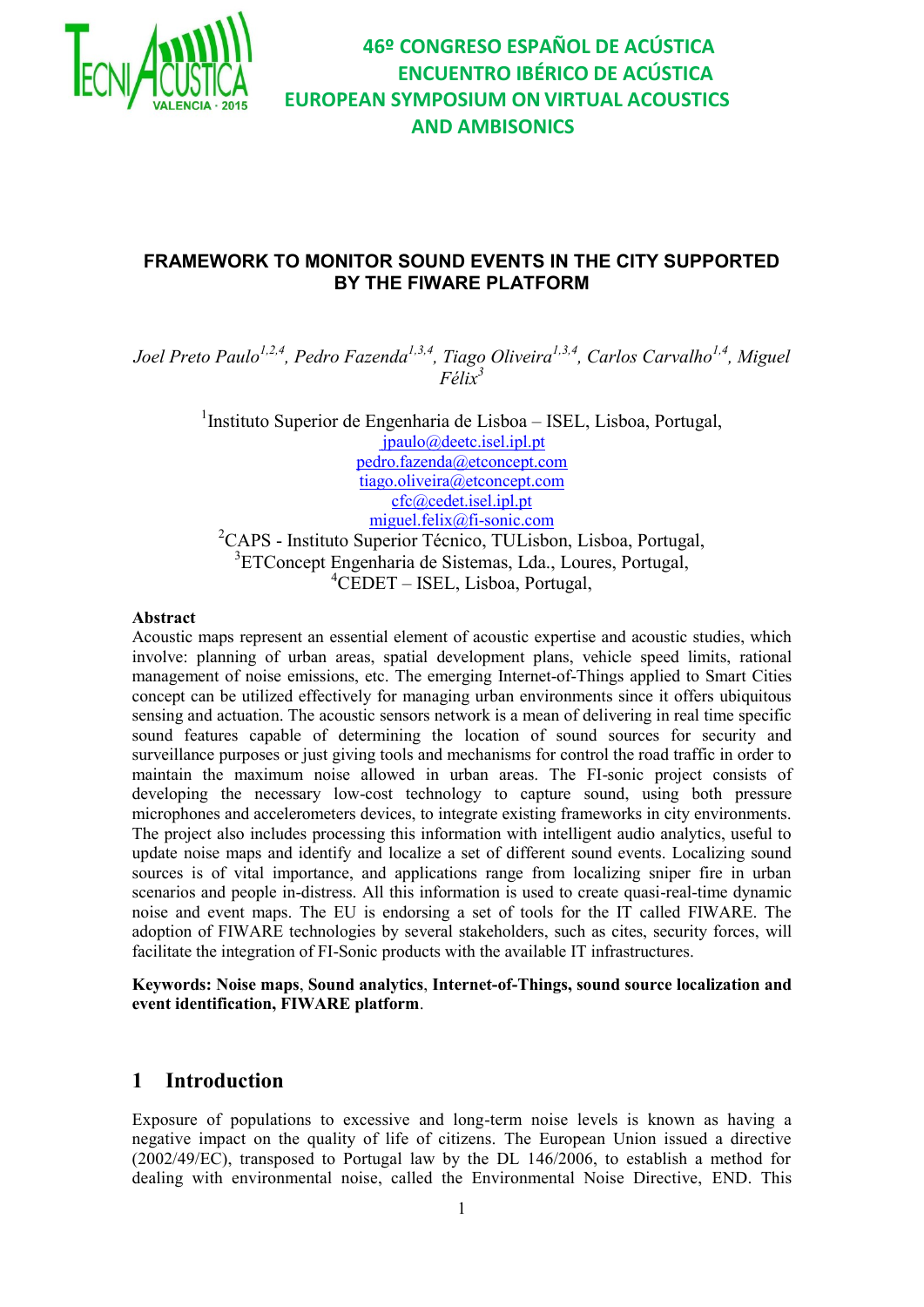directive states that the major city councils and road, rail, and aviation management offices need to construct noise maps periodically and should make available information about environmental noise and noise planning actions to the public. These maps must describe the likely environmental noise levels: (i) in cities with more than 100,000 inhabitants and 2500/km2, (ii) near all major roads with more than 3 million vehicle passages per year, (iii) major railways with more than 30,000 train passages per year and (iv) airports with more than 50,000 take-off and landing movements per year. In fact, the END only applies to the environmental noise, in particular in built-up areas, in public parks or other quiet areas in an agglomeration, in quiet areas in open country, near schools, hospitals and other noise sensitive buildings and areas.



Figure1: Strategic noise map of Lisbon city for the night period, given by the Ln level.

Member states are obligated to develop strategies to improve the city environmental noise management. These strategies will create the necessity of continuous ambient noise monitoring and will have an impact on the corrective measures implemented by municipalities.

Nevertheless, the noise perspective not considered that is caused by: (a) the exposed person himself/herself, (b) noise from domestic activities, (c) noise created by neighbors, (d) noise at work places or noise inside means of transport, (e) due to military activities in military zones, etc..

The directive says that the public should be made aware of any noise assessment data, be consulted during the drafting of action plans and informed of any decisions taken.

Noise maps provide an insight into how environmental noise may be generated from a particular sound source such as traffic or rail transport. This information is not intended to be a precise calculation of the total noise exposure at any given point.

Community noise complaints are dealt with in a different way than environmental noise. Dealing with environmental noise involves looking at long term sources like roads and rail lines and needs longer term planning to manage the effects.

Municipalities should adopt a number of new policies to help manage environmental noise exposure throughout the city. This approach includes measurement of ambient sound quality to learn more about what citizens experience, plans for reducing noise exposure and ways of making all this information available to the public.

The most effective approach to manage noise involves building up a complete picture of the type of noise that is present in the community. This means learning about the levels, patterns and sources of noise so that a more effective plan can be made to reduce exposure. The best way to do this is by measuring the sound levels over a long period of time at places of interest implementing a network of environmental sound level monitors placed in locations that are of value to the community or give a good indication of sound levels from major noise sources.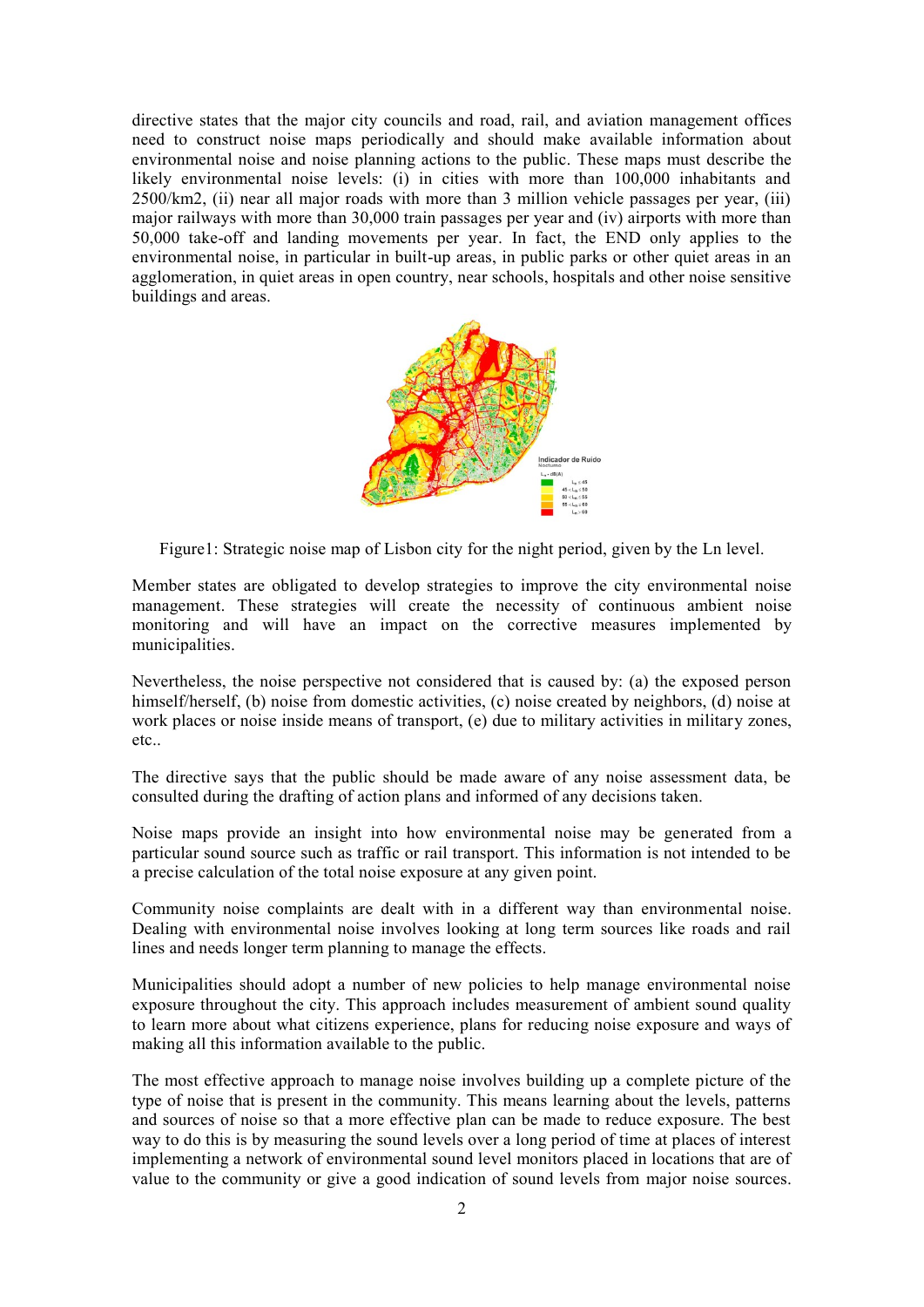Sound information acquired from the monitoring network can be used to generate plans for reducing noise exposure and for making better environmental policy decisions.

By other hand, noise is a community issue and the more useful information that is provided to the community, the more effective each citizen can be at helping to protect the environmental quality of their surroundings by helping to develop and then helping to implement better noise management policy. Thus, making available the information about environmental noise and planning to the general public using channels and media are both suitable and effective.

These initiatives are most effective when the information is shared with the community in a way that is accessible and easy to understand. Therefore, an Information Platform (website) is created to show all the sound level measurements and analysis gathered by the monitoring network, along with some useful information that is taken from the sound measurements. In short, these statements raise the awareness in the municipalities to the necessity of noise monitoring in the city environment.

Often, the council police forces face the problem of lack of information about community noise issues and exact location of noisy sources and there is the interest by the private security companies on the detection of trespassing of restricted areas due to the related installation and maintenance costs.

A problem that is presented to the police authorities relates to the night surveillance in bars and discos areas during and after the closure of these leisure places. For this reason, and to minimize complaints from neighborhood residents, the security features perform frequent rounds with these facilities, allocating human and material resources, which results in high costs for the public budget. Thus, a system with these features, by providing continuous information on the sound in those areas, can be an asset as it would save money to law enforcement agencies and security.

Frequently, there is a need for perimeter control to restricted areas, such as inside buildings or in outdoor open spaces. This supervision is usually performed by private security companies. Although there are many security systems used in this context (CCTV systems, microwave, infrared, etc.), the sound in FI-Sonic concept is not used. In fact, the system proposed here uses sound to extract relevant information about what is occurring *in situ*, identify types of events and its location.

Therefore, in the environmental context, there is a growing need to perform continuous acoustic measurements in the cities in order to help the authorities dealing with noise problems in deciding on the best mitigation and containment of environmental noise and community and involve populations in noise pollution issues.

Despite the fact of similar products are available on the market, they are much more expensive. In fact, in order to cover a broader area with accurate results, hundreds or even thousands of microphones should be placed in the urban area. Thus, the cost must be reduced for each unit.

## **2 Description**

FI-Sonic is a network of sound acquisition nodes/stations, distributed geographically to cover a wide area in the city or private property. The system comprises several physical and logical modules for sound capturing and processing, and interconnectivity with the FIWARE platform. The FIWARE is an open initiative aiming to create a sustainable ecosystem to grasp the opportunities that will emerge with the new wave of digitalization caused by the integration of recent internet technologies. A multichannel microphone is the center piece of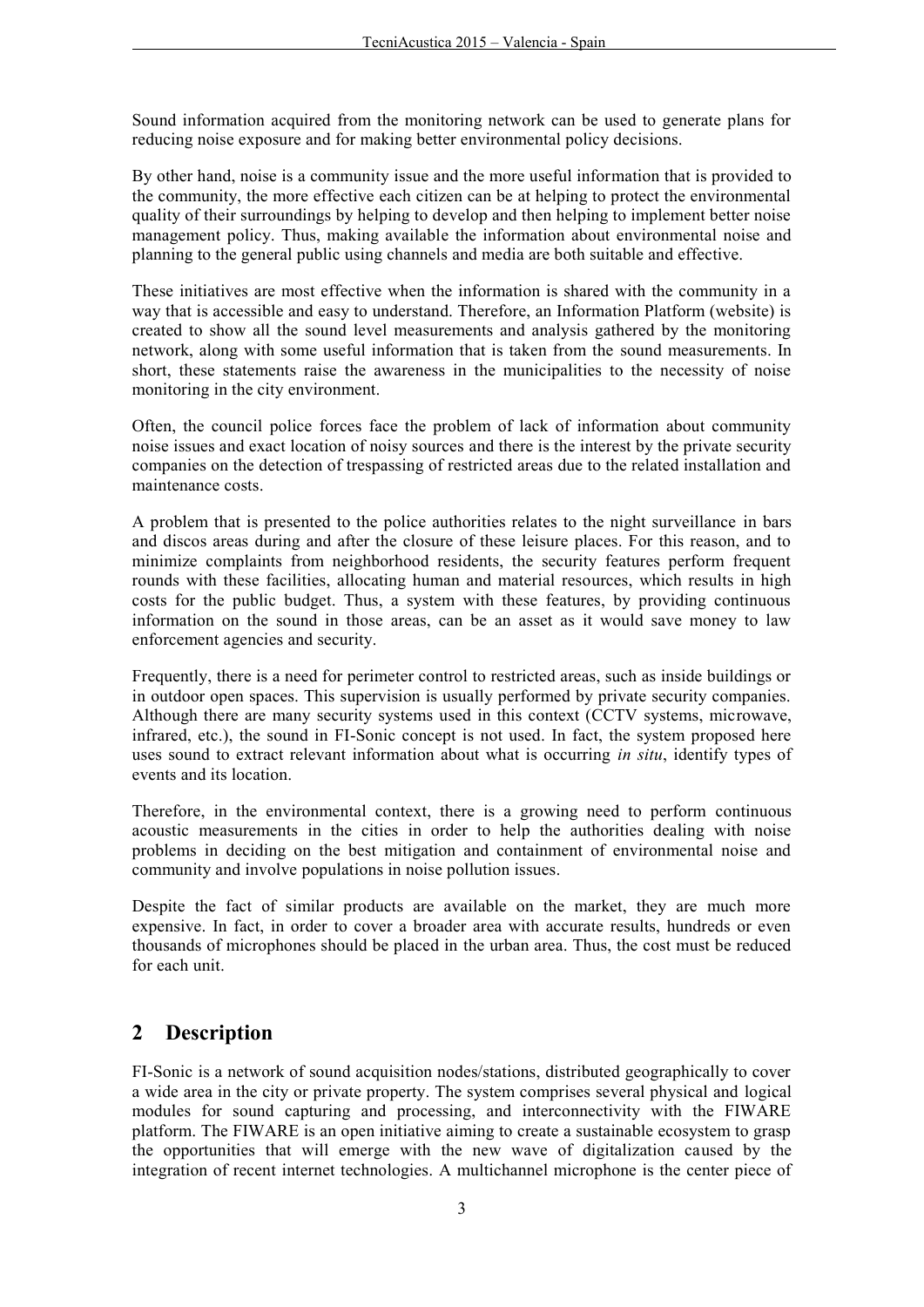the acquisition system. Therefore, sound waves propagation direction can be estimated more easily and sound events detected, located and identified more accurately in the 3D sound field, as shown in Figure 2. The main goal of this project is to build a scalable and upgradable low-cost monitoring system to analyze the city sound environment in order to identify and detect events based on sound, like gun firing and people in distress, or to assist municipalities departments of environment on the decision process of action plans to improve the quality of life of the populations. We also intend to provide advanced analytics taking advantage of FIWARE platform on a subscription basis.



Figure2: FI-Sonic project design overview.

FI-Sonic is a low cost system and uses innovative techniques applied to event detection, localization and identification of sound sources in the city. By using recent hardware platforms and because all production is almost made by ETConcept startup the system cost is largely reduced. Our value proposition is: Dynamic sound and event maps, with event report; State-of-the-art audio analytics and data visualization; Remote configuration and calibration; scalability to include additional sensors types.

The FI-Sonic project has a Business to Business (B2B) perspective. The main market we are addressing is the European municipalities referred in the Environmental Noise Directive (2002/49/EC). According to our research at least 445 cities in 16 countries are covered by the Directive. Nevertheless, the Americas is also a promised market, Mexico, Brazil, Chile, Canada and US joint to the FIWARE platform already. With increasing implementation of sound monitoring systems and the sharing of experiences between municipalities, the awareness about the importance of the sound quality in cities will cause an increase on the necessity of such a system even for the municipalities that are not obliged by European Union directive. European governments with focus on their public safety forces and civil protection are also a potential market for our solution taking advantage of our sound event localization and identification. Multinational private security companies with engineering services to provide access and perimeter control are also a market we are considering. We identify as key customers Portuguese municipalities of major metropolitan areas in order to attest the advantage of our solution and create showcases to support the internationalization to other countries.

The FIWARE platform complements the FI-Sonic project by providing a cost-effective, mainly open source, and community supported set of tools and resources that are valuable for FI-Sonic to deliver and monetize the services associated with audio information by the network of Sound Acquisition Modules.

The adoption of FIWARE technologies by several stakeholders (cites, security forces, etc.) will facilitate the integration of FI-Sonic products with available IT infrastructures [1]. A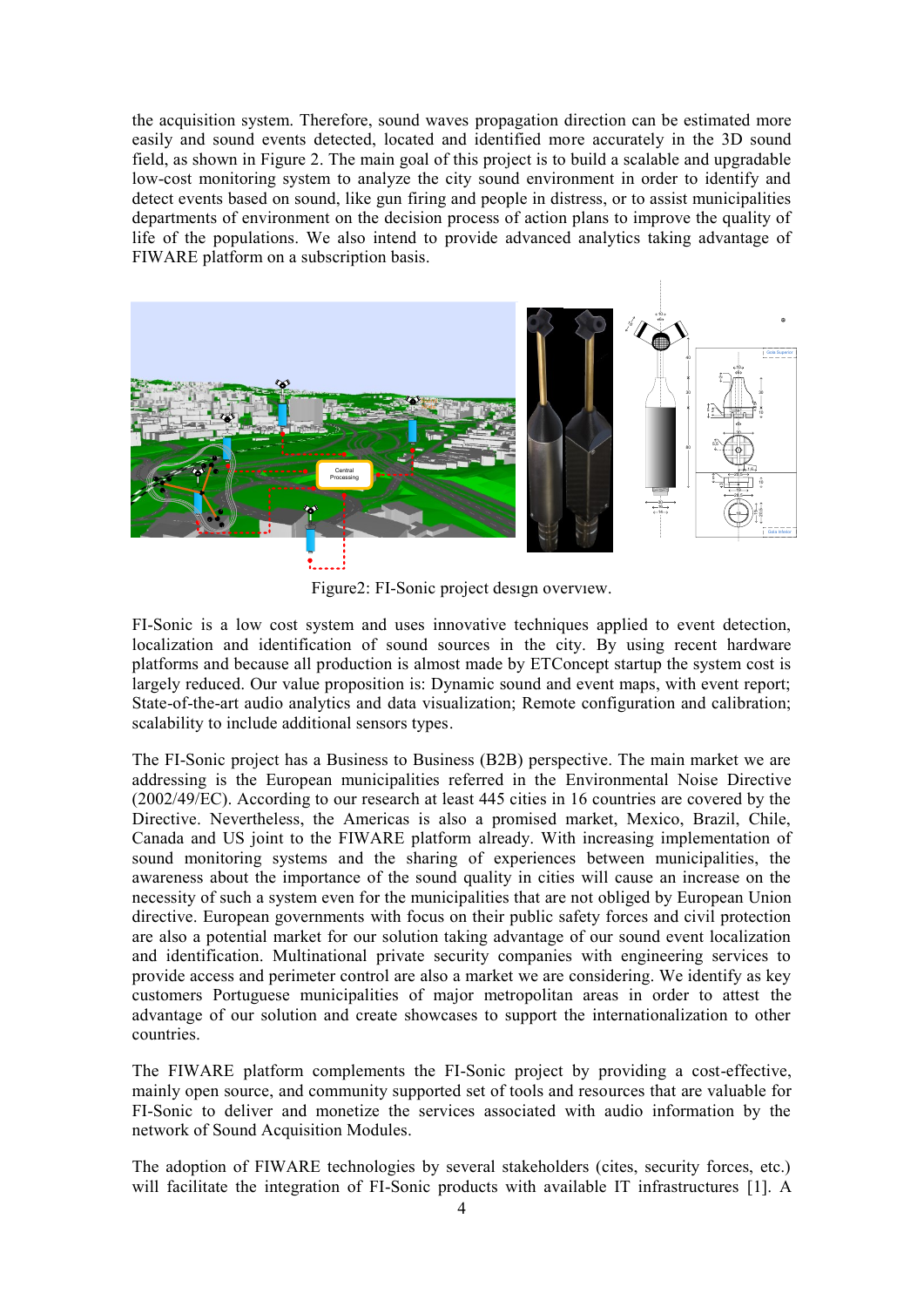possible methodology consists of using the Kurento WebRTC media server to group and process the audio content delivered by the different distributed FI-Sonic audio acquisition modules. WebRTC is an open source technology that enables web browsers with Real-Time Communications (RTC) capabilities via JavaScript APIs. It has been conceived as a peer-topeer technology where browsers can directly communicate without the mediation of any kind of infrastructure. This model is enough for creating basic applications but features such as group communications, media stream recording, media broadcasting or media transcoding are difficult to implement on top of it. Each module acts like a WebRTC client with live audio streaming of each channel. However, this approach is very dependent of the available network bandwidth. Therefore, at this stage of the project, we focused our work on developing each sound capture module with capabilities of performing all the necessary computations locally. However, we are aware that this approach can compromise its performance and more simplified algorithms, less time consuming, should be used in order to keep it in a predefined level. Thus, some heavy computing signal processing algorithms should be simplified or less treads could be running simultaneously. The module connects to the Orion Context Broker and produces continuous context updates with relevant audio information. These updates are then consumed by users that use this information to build/update dynamic noise maps or to collect information from other subsystems such as video surveillance or CCTV systems.

### **3 System Architecture**

The architecture of the FI-Sonic sound acquisition module, represented in Figure 3, is composed by a set of microphones, a multichannel acquisition card, the main processing unit, and the network interface.



Figure3: FI-Sonic Sound Acquisition Module (Architecture).

Processing Unit and Operating System

Although the architecture is planned to not have any component tied to a specific vendor or card, we are currently using Edison (from Intel), for the main processing unit. Edison, illustrated in Figure 2, includes two Atom Silvermont cores running at 500MHz and one Intel Quark core at 100MHz. It has 1GB of integrated RAM, and 4 GB eMMC Flash on board, Wi-Fi, Bluetooth and 4 USB controllers. Edison runs Yocto Linux with development support for Eclipse  $(C, C^{++}, \text{Python})$ .



Figure 4: Intel Edison (Top board), as the main Processing Unit.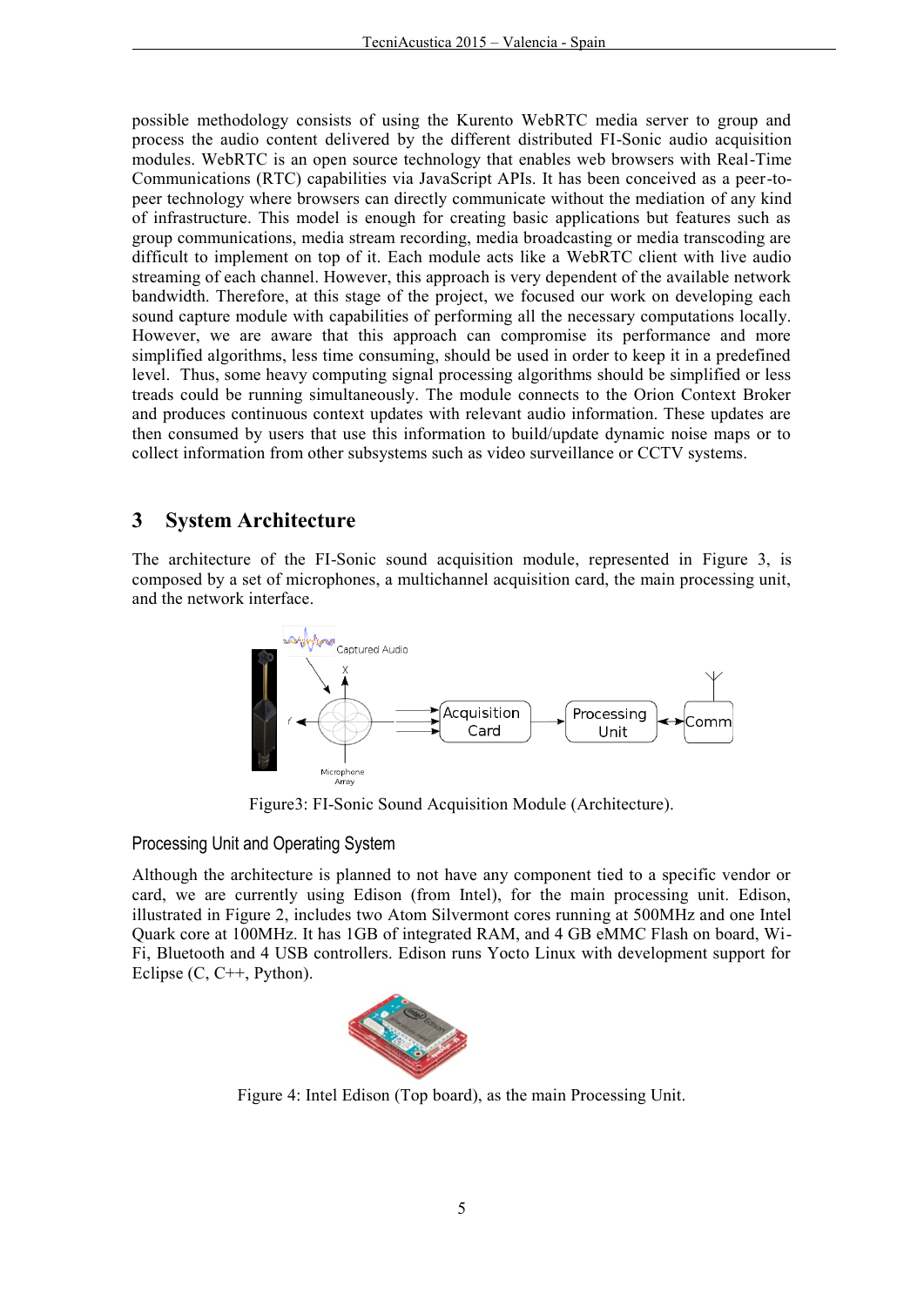#### **Communications**

The financial costs associated with choosing the appropriate processing platform for computation according to processing capacity, RAM, Flash and other features, is marginal in the final price of our product. On the other hand, communications are directly associated with running costs which can scale to unsustainable values when using a network with a significant number of acquisition nodes spread throughout the city. These costs depends on the infrastructure that our clients have access to and subscription contracts to communication services (such as LTE(4G) or Fiber). Costs can be associated with the amount of data traffic, and therefore the communication module must be specifically pondered considering this fact.

Depending on the amount of available bandwidth (we are assuming that bandwidth and amount of transmitted data is limited), we have different firmware solutions. In the most limited scenario we assume that the acquisition module only acquires meta-information about the audio such as sound levels and related measures, such as, max, min, rms, std values, spectrum information (wideband and by frequency bands), onsets, and other features, such as, semantic information that can be transmitted as a single vector to a centralized data base to be used by various maker stakeholders.

#### Firmware

Most of our current developments of the FI-Sonic Sound Acquisition Module are currently focused at the low level firmware level. The firmware is being programmed using C++ (for performance in signal processing) with the application running on the Yocto Linux operation system. For the sake of system modularity, audio acquisition uses the Advanced Linux Sound Architecture (ALSA) to be able to support different audio interfaces. We have been working on setting-up the development environment, configuring the operation system, and configuring ALSA to use a custom-built (still under development) acquisition card. Using the ALSA Library API we are acquiring several audio channels connected to the microphone array. Future work includes processing this audio signal for extracting features at a programmed sampling rate, determined depending on network connection limitations.

#### FIWARE Platform

The FIWARE Platform complements the FI-Sonic project by providing a cost-effective, mainly open source, set of tools and resources that are valuable for FI-Sonic to deliver and monetize the services associated with audio information by the network of Sound Acquisition Modules. The adoption of FIWARE technologies by several stakeholders (cites, security forces, etc.) will facilitate the integration of FI-Sonic products with available IT infrastructures.

#### Sound Bite Processing and Delivery - FIWARE architecture using Orion

We are considering two different design strategies. Considering the most probable scenario where FI-Sonic acquisition modules are deployed with constricted communication capacity, most of the audio processing will be executed locally at the Processing Unit. Audio acquired by the microphones is analyzed and features are extracted for the audio into a vector containing several data element attributes (<name>, <type>, <value>). This vector corresponds to context information that is periodically produced and sent to a Orion Context Broker (CB) Generic Enabler (GE). This audio feature information is then distributed by the CB to different subscribing applications as shown in Figure 5.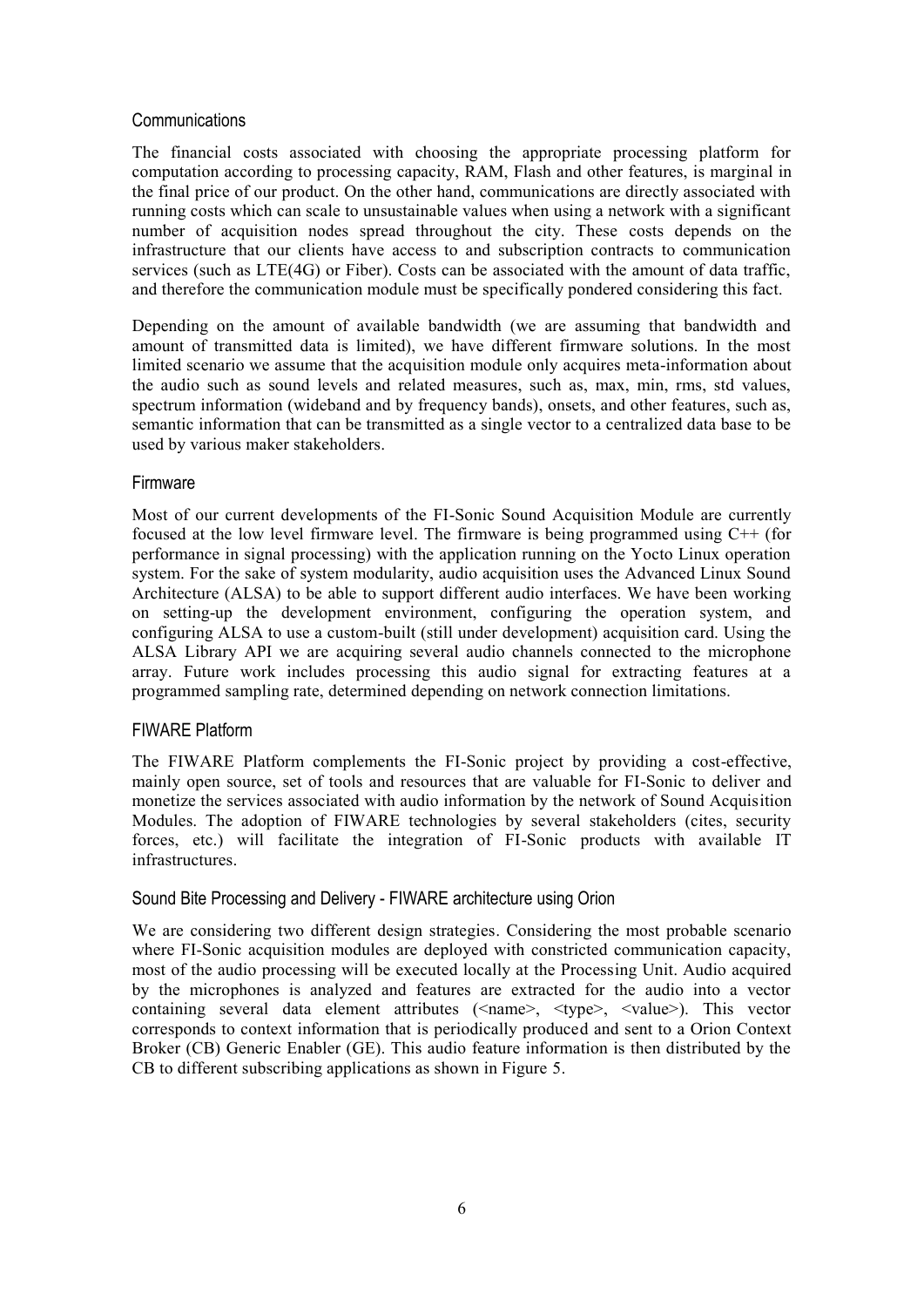

Figure 5: Audio Context Production and Application Subscription via Orion.

This basic architecture allows FI-Sonic to distribute context information according to a predefined sampling rate. This is used to distribute and store important audio features such as the amount of noise at a given location over time.



Figure 6: Processing events and saving sound bites to a binary large object (BLOB) storage database.

A refinement of this solution (that requires more bandwidth) includes having triggers that are fire based on features extracted from the audio stream (for example a loud sound). With the occurrence of these events it is important to save the raw audio sound bite and store it using a binary large object (BLOB) storage database (e.g., CRATE, [https://crate.io/\)](https://crate.io/). Audio blobs are uploaded to the BLOB database and the id of the blob is send as a context element attribute to the CB, as shown in Figure 4.

#### Audio Processing Pipeline (FIWARE architecture using Kurento )

Considering a network with less constricted communications, an alternative architecture can be considered for sound acquisition and processing using Kurento. With the advantage of having less expensive (requiring less computational resources for the Processing Unit) audio acquisition modules, most of the computation can be delegated to a centralized computer running the Kurento Media Server. Kurento is a WebRTC media server with advanced media processing capabilities. Its modular architecture makes simple the integration of different media processing algorithms. A chain (media pipeline) of computational blocks (media elements) can be used to process the audio stream as shown in Figure 5.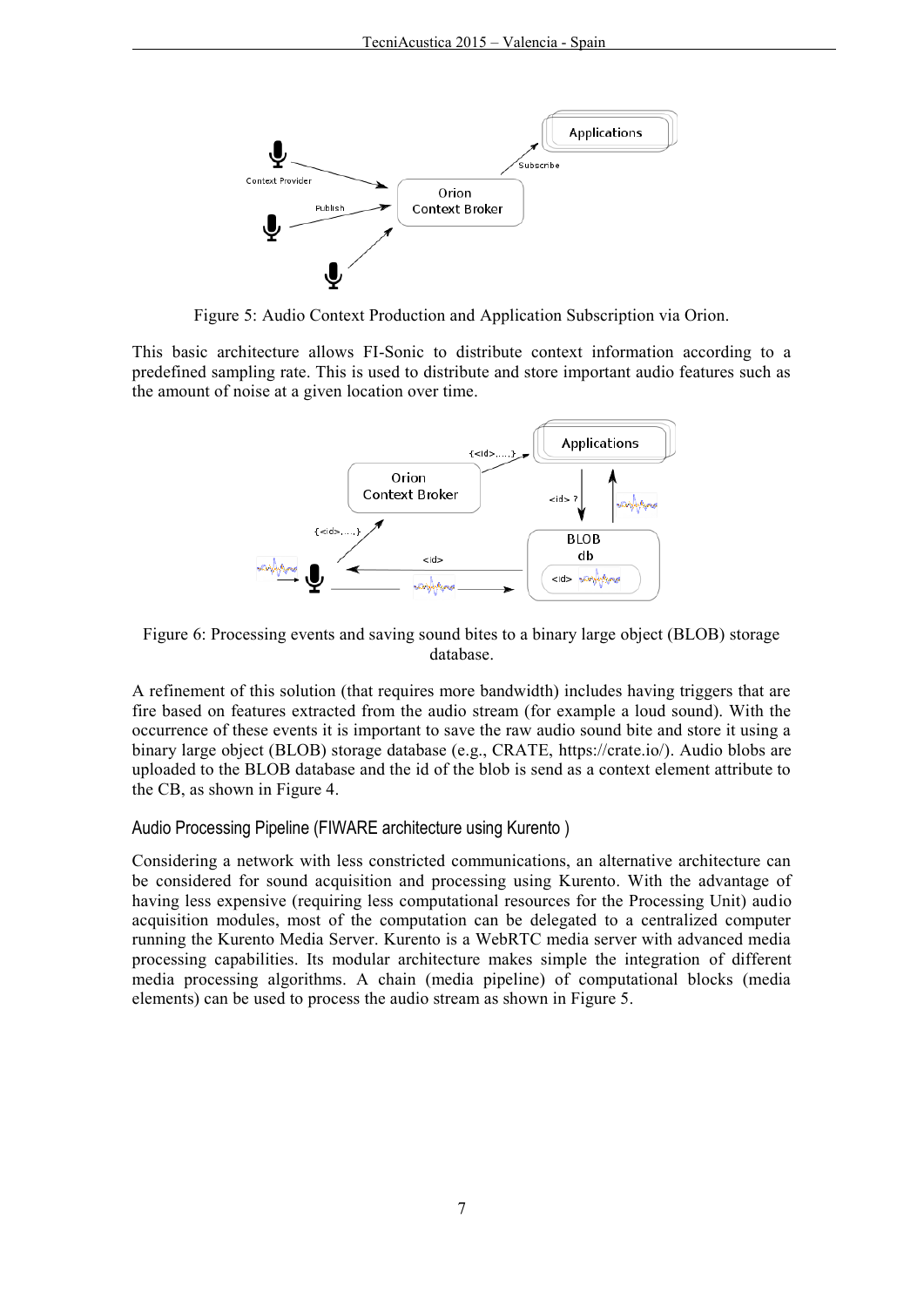

Figure 7: Media Pipeline using Kurento Media Server.

Each computational block extract a set of audio features and updates the corresponding context with the CB. This solution presents a higher level of flexibility because the pipeline can be very easily managed. New blocks can be added/removed and updated at any time as opposed to the configuration where the audio processing is done locally at the acquisition node. The Kurento solution also presents the possibility e of having the entire audio saved on a media repository, which can be useful for future reference (for example analyzing an audio event for some security application).

#### WireCloud, mashups and the Data Market

The applications illustrated in Figures 3, 4 and 5 can be tailor made for different stakeholders (security forces, city control center, etc.). Information on acquired audio data can be made available and sold on online markets. Through the WireCloud Mashup Platform we can use audio information (connecting to the CB) to create mashups, take them to the marketplace and sell them on our store reaching a broader audience of consumers. The already available infrastructure WStore GE provides us with the ability to manage our offerings and sales, including the charging of the customer.

#### Current Work

Currently, our developments are being focused at a very low (Firmware) level of our Sound Acquisition Module. Future work includes connecting our firmware to the CB, which we have already installed on a server using AWS (amazon web services). We are planning to transition to FI-Lab as it becomes more stable.

## **4 Methodology**

The research and development of this system is multidisciplinary and requires its development in several phases. Therefore, the project is split in three phases, essentially. The first phase consists of developing all the necessary hardware and software for the measurement of the noise levels (sound monitoring stations, FIWARE processing, communications). The second concerns about signal processing for location and identification of sound sources (developing algorithms for sound propagation, feature extraction/selection and statistical classification). The last phase is about installing a pilot system for validation the proof of concept.

Although different localization methods could be used in this approach the energy-based localization method is adopted which employs measurement of the sound intensity vector. The first-order ambisonic microphone allows the estimation of the direction of sound source and by using more than one unit an estimate of the exact position of the sound source is possible [2-6]. Accuracy of triangulation depends on the precision of the angle estimation. The estimation of localization of the sound source with the use of the ambisonic microphone is made at first stage in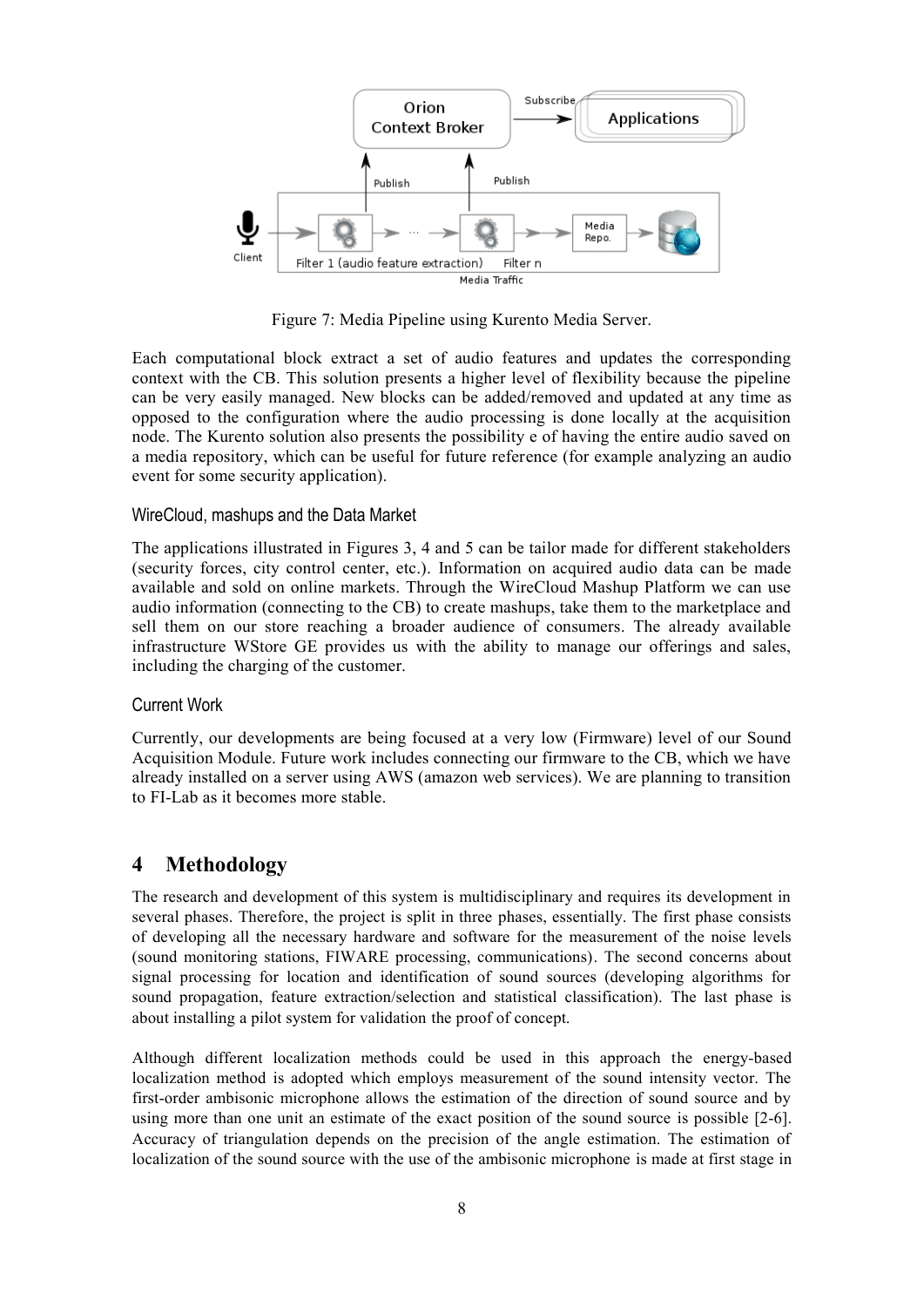laboratory conditions for maximal accuracy and for calibration purposes and later in real environment condition at the time of the pilot system validation.

For the identification of sound events responsible for the relevant sound sources at each time a number of types of sounds are considered for the analysis in order to cover most of the situations in urban environments. These types of sounds are people screaming or talking loud, shot guns, animals (dogs, birds, etc.), different types of vehicles noise (light and heavy cars, motorcycles, airplanes, train compositions, etc.), horns and road accidents.

In order to identify sound sources, at this early stage of research, two different types of classifiers are used. The Bayesian classifier corresponds to a quadratic discriminant analysis (QDA) and the Neural Network classifier is a feed-forward network with tan-sigmoid transfer functions for both the hidden layer, which uses 9 neurons, and output layer. An *N*-dimensional density model (where *N* is the length of the feature vector) is then adjusted to each class, based on the training set. One first advantage of using the Neural Networks against Bayesian classifiers is that the assumption of normal distribution for the selected features is not required.

Four distinct feature extraction stages are to be compared to evaluate their relative performance while using the same classifier stage. The main feature sets are: (1) low level signal properties; (2) MFCC; (3) psychoacoustic features including roughness, loudness and sharpness; and (4) an auditory model representation of temporal envelope fluctuations [7-8].

The feature vectors were divided into two sets: a training set and a test set. A randomly chosen subset of 30% of the vectors is assigned to the training set and the remaining 70% correspond to the test set [9-11].

A pilot system, consisting of the measurement of noise levels, localization and identification of sound sources, will be installed in situ to allow the validation of the all concept.

## **5 Conclusions and FIWARE Recommendations**

FIWARE provides FI-Sonic with an appropriate set of APIs useful to deliver audio-related information captured by a network of audio acquisition modules. It is being adopted for the information technology infrastructure in different cities (for Smart Cities), as an open solution to integrate different services from different vendors and providers. It gives FI-Sonic the ability to take its information to market and share it with other stakeholders.

We recommend that extra efforts should exist towards normalizing context messages used with Orion Context Broker for several different recurrent domains (audio, measures from diverse sensors, etc.).

We recommend taking advantage of the extensive work already being done with ontologies for knowledge representation and extend the terminology for messages exchanged with the context broker. See, for instance, the Audio Features Ontology Specification [http://motools.sourceforge.net/doc/audio\\_features.html\)](http://motools.sourceforge.net/doc/audio_features.html)

The core concept of FI-Sonic project  $\leq$  is the Sound Acquisition Module interconnected to a network, using the FIWARE platform. Currently, our developments effort is being focused on the Acquisition Module at a very low level (firmware). In the near future the work includes connecting our firmware to the CB, which we have already installed on a server using AWS (amazon web services). The physical part of the module, the hardware, consisting of a set of